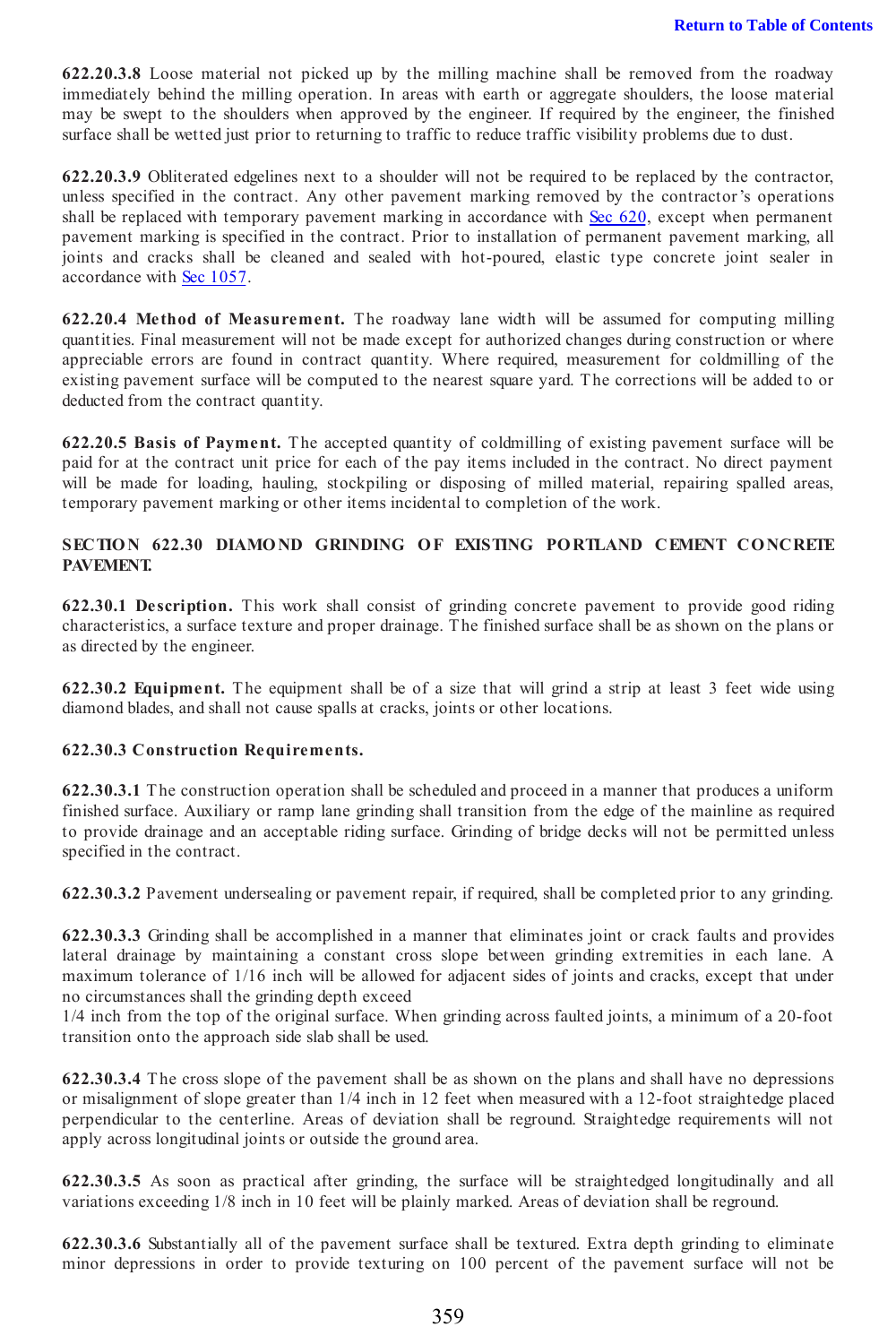required. No unground surface area between passes will be permitted, except as specified otherwise in the contract documents.

622.30.3.7 The grinding process shall produce a final pavement surface that is true to grade and uniform in appearance with a longitudinal line type texture. The line-type texture shall contain parallel longitudinal corrugations that present a narrow ridge corduroy-type appearance. The peaks of the ridges shall be approximately 1/32 inch higher than the bottoms of the grooves. The grooves shall be evenly spaced. There shall be approximately

50-55 grooves per foot, measured perpendicular to the centerline.

622.30.3.8 The contractor shall remove and dispose of all residue from the grinding in a manner and at a location to satisfy environmental regulations. The contractor shall have the engineer's approval for the method of spreading and disposal of the residue prior to beginning any grinding operations.

622.30.3.8.1 Solid residue shall be removed from the pavement surface before any residue is blown by traffic action or wind.

622.30.3.8.2 Residue shall not be permitted to encroach on open lanes.

622.30.3.8.3 The residue shall not enter into gutters or closed drainage systems. Suitable means to restrict the infiltration of the residue into a closed drainage system shall be provided.

622.30.3.8.4 The contractor may disperse residue onto unpaved shoulders, adjacent roadside embankments, or median ditch areas of divided highways where the residue runoff can percolate into the soil, unless specified otherwise in the contract. The spread rate shall not generate surface runoff. If surface runoff occurs at a grinding location, the contractor shall haul the residue to an approved location at the contractor's expense.

622.30.3.8.5 Discharge of any residue runoff shall not flow into adjacent rivers, streams, lakes, ponds or other open bodies of water.

622.30.3.8.6 Residue shall not be spread within 100 feet of any streams, lakes or other open bodies of water, or within 15 feet of a water filled ditch.

622.30.3.8.7 The contractor shall use appropriate equipment and methods so the discharging of the residue does not cause erosion of soil or damage to established vegetation along the roadway. The contractor shall repair and reseed any areas where the discharge of grinding residue causes damage to roadway slopes or vegetated areas at the contractor's expense.

622.30.3.8.8 If the solids concentration of discharged residue at any particular area is determined to be excessive by the engineer, the contractor shall provide equipment and material to flush the areas with water as directed by the engineer, at the contractor's expense.

622.30.3.8.9 Obliterated edgelines next to a shoulder will not be required to be replaced by the contractor unless specified in the contract. Any centerline or lane line markings removed by the contractor's operations shall be replaced with temporary pavement marking material in accordance with Sec 620, unless permanent pavement marking material is specified in the contract. Prior to installation of permanent pavement marking material, all joints and cracks shall be cleaned and sealed if specified in the contract.

622.30.3.9 The pavement shall be cleaned prior to opening to traffic as directed by the engineer.

## 622.30.4 Smoothness Requirements.

622.30.4.1 Prior to performing any grinding work, but after completion of all pavement repairs,the contractor shall provide a control International Roughness Index (IRI) per pavement segment, as defined in Sec  $610.4.1$  (b), from the right wheel path of each lane being diamond ground in accordance with TM-59. This control IRI will be used to identify the required smoothness for the project.

622.30.4.1.1 Each segment of the finished ground surface shall be reprofiled in the right wheel path and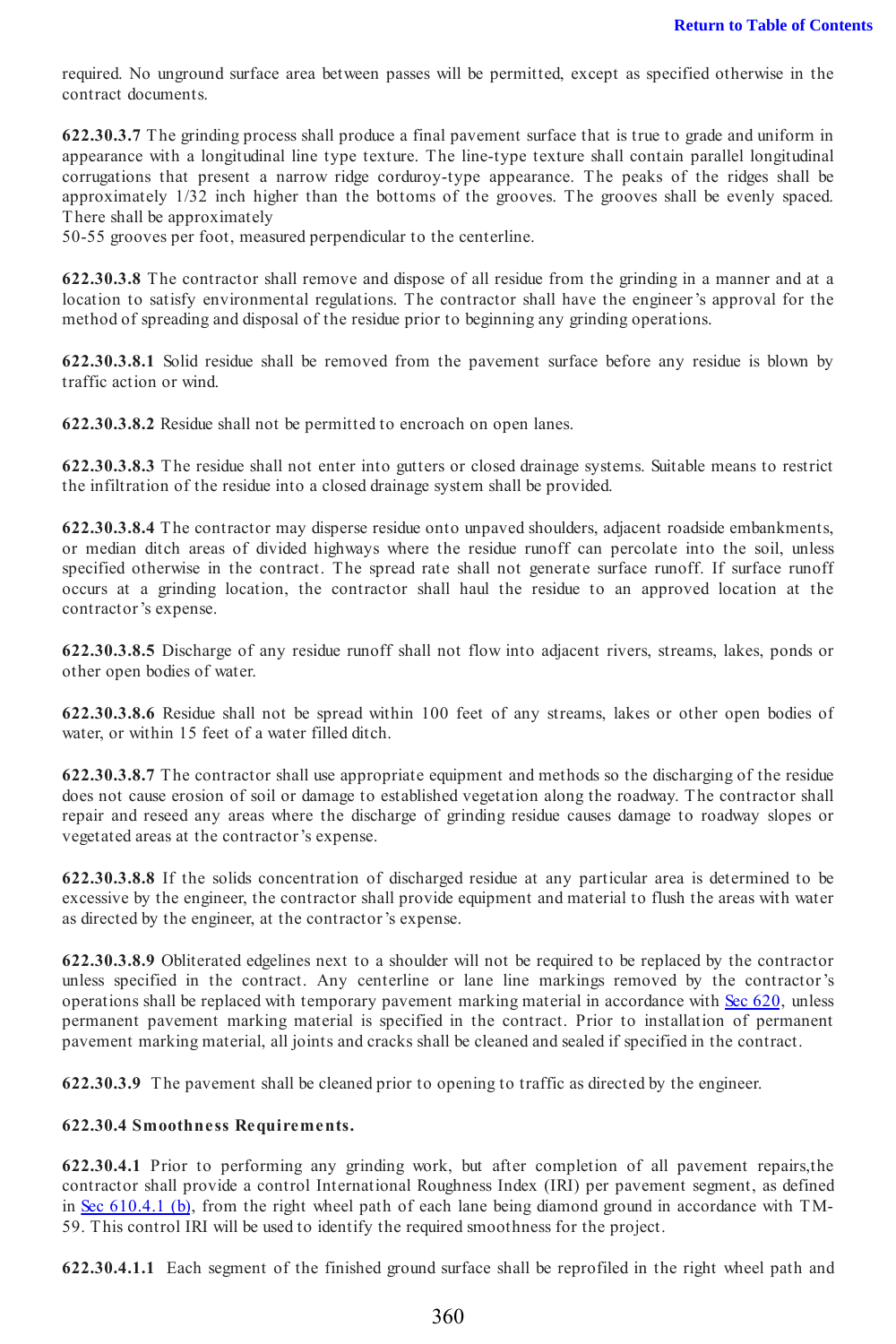have a final IRI per segment of 65 percent of the control IRI or 80 inches per mile, whichever is greater.

622.30.4.1.2 Depressed pavement areas due to subsidence or other localized causes and areas where the maximum cut at mid panel or a fault restricts further grinding, will be excluded from testing with the inertial profiler when approved by the engineer.

622.30.4.1.3 After the initial diamond grinding operation has been profiled, additional correction shall be performed, where determined necessary by the engineer, to reduce the average segment profile to the specified final profile requirements. The contractor will not be allowed to make corrective grinding to increase the percent of pay when the final IRI is in accordance with Sec 622.30.4.1.1. On pavement segments where corrections are necessary, additional profiles shall be made to verify that the corrections have produced an average final profile in accordance with Sec 622.30.4.1.1.

622.30.4.1.4 The engineer shall use the ProVAL software program to compute IRIs in accordance with TM-59. The contractor shall provide the raw unfiltered profile data file in .ppf format.

622.30.4.2 Inertial profile testing shall not be performed in excluded areas as defined in Sec 610.4.2.2.

622.30.4.2.1 Excluded areas shall be tested with a 10 foot straightedge in accordance with Sec 610.4.3.

622.30.5 Method of Measurement. Final measurement will not be made except for authorized changes during construction or where appreciable errors are found in the contract quantity. Where required, measurement will be made to the nearest square yard. Measurement will be based upon the full pavement lane width. No deduction will be made for gaps within the pavement lane to avoid striping, raised pavement markers, manholes or other structures.

622.30.6 Basis of Payment. The accepted quantity of ground pavement surface will be paid for at the contract unit price for diamond grinding concrete pavement. Payment will be considered full compensation for all labor, equipment, material and incidentals to complete this work, including hauling and disposal of grinding residue and cleaning the pavement prior to opening to traffic.

622.30.6.1 The contract unit price for diamond grinding will be adjusted based on the final IRI for any segment before corrections, according to the following schedule:

|                 | IRI, inches per mile Increase in Contract Unit Price |
|-----------------|------------------------------------------------------|
| $40.0$ or less  | \$0.25                                               |
| 40.1 to 54.0    | \$0.15                                               |
| 54.1 to 80.0    | None                                                 |
| 80.1 or greater | None*                                                |

\*After correction to either equal to or less than 65 percent of the control IRI or 80.0 inches per mile.

622.30.6.2 At the contractor's expense, segments with an IRI not in accordance with Sec 622.30.4.1.1, after the initial grinding, shall be corrected until the IRI is reduced in accordance with Sec 622.30.4.1.1, unless waived by the engineer.

#### SECTION 622.40 DIAMOND GRINDING OF NEW PORTLAND CEMENT CONCRETE PAVEMENT.

622.40.1 Description. This work shall consist of grinding new Portland cement concrete pavement to provide good riding characteristics and surface texture. The finished surface shall be as shown on the plans.

622.40.2 Equipment. The grinding equipment shall be in accordance with Sec 622.30.2.

## 622.40.3 Construction Requirements.

622.40.3.1 Paving. When diamond grinding is used as the final texturing for new Portland cement concrete pavement, concrete paving shall be in accordance with Sec 502, except as follows. All joints shall be protected to prevent grinding residue from entering. Joints to be diamond ground shall be cleaned and sealed in accordance with Sec 502 after diamond grinding is completed.